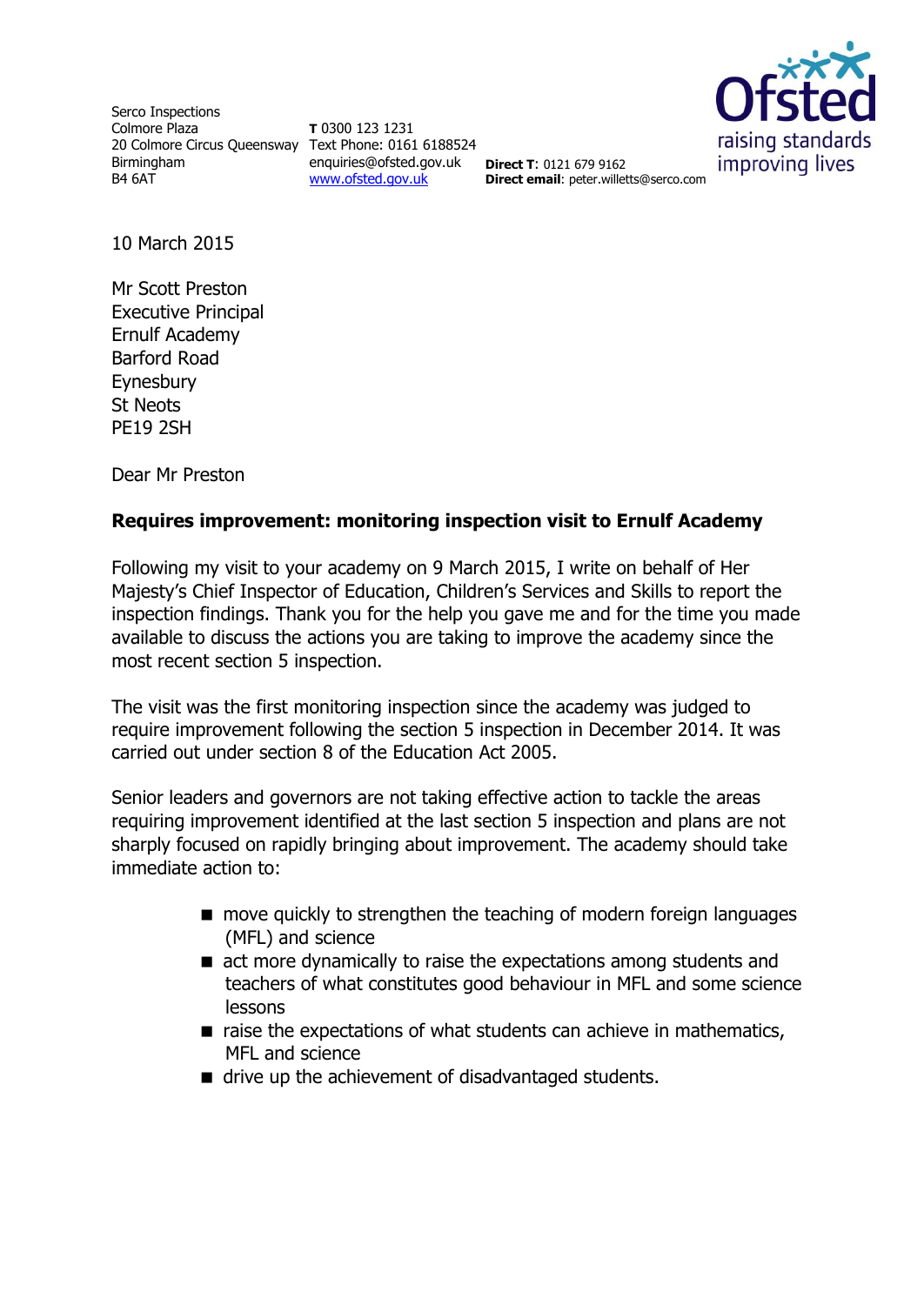

## **Evidence**

During the inspection, meetings were held with you, three other leaders, students, four members of the governing body and the Executive Principal from Longsands Academy which is also part of The St Neots Learning Partnership. The academy improvement plan was evaluated. A number of short visits to mathematics, science and MFL lessons were undertaken.

## **Main findings**

You and the governors have plans to improve the teaching of MFL and some science lessons. However, this is not being carried out with sufficient urgency. The plans appear unlikely to improve the very weak teaching until September 2015. Because the teaching is poor, the students spoken to report that they do not value learning French and they appear bored in lessons. This is very disappointing, as these students also say that they are unlikely to pursue a further course in MFL. Your work to strengthen the quality of teaching in mathematics is more successful. Most students were observed working hard in these lessons.

In a number of the lessons visited we witnessed examples of poor behaviour which the teachers did not manage well enough. This ranged from apathy and boredom to backchat and rudeness to the teacher that resulted in other students being distracted from their work. Senior leaders are not tackling these incidents of misbehaviour well enough or holding teachers to account for managing behaviour with enough rigour. For example, the new system for monitoring behaviour looks promising, but following one example of poor behaviour, you reported that the teacher concerned may not record this using the procedures agreed. This indicates that there are still teachers that do not adhere to school policy which undermines the planned improvements to behaviour management.

Students do not have high enough expectations about what they can achieve in mathematics, science and MFL. For example, most of the students spoken to reported that they are content to gain a grade C in their GCSE exams, even though they may be capable of achieving higher grades. There are indications that this culture of low aspirations is also prevalent among some parents and teachers. For example, records of assessment show that some students have the targets to gain a grade E, which is not aspirational enough for them. Some students reported that their parents were content that they just passed their exams. The attendance of between 50 and 60% of parents at parents evenings also indicates that there is more that the school needs to do to engage parents in taking shared responsibility for their children's education.

You and the governors have been conscientious in arranging an external review of the use of the pupil premium funding. The findings of this now need to be used with some urgency to establish a plan to raise the achievement of disadvantaged students.